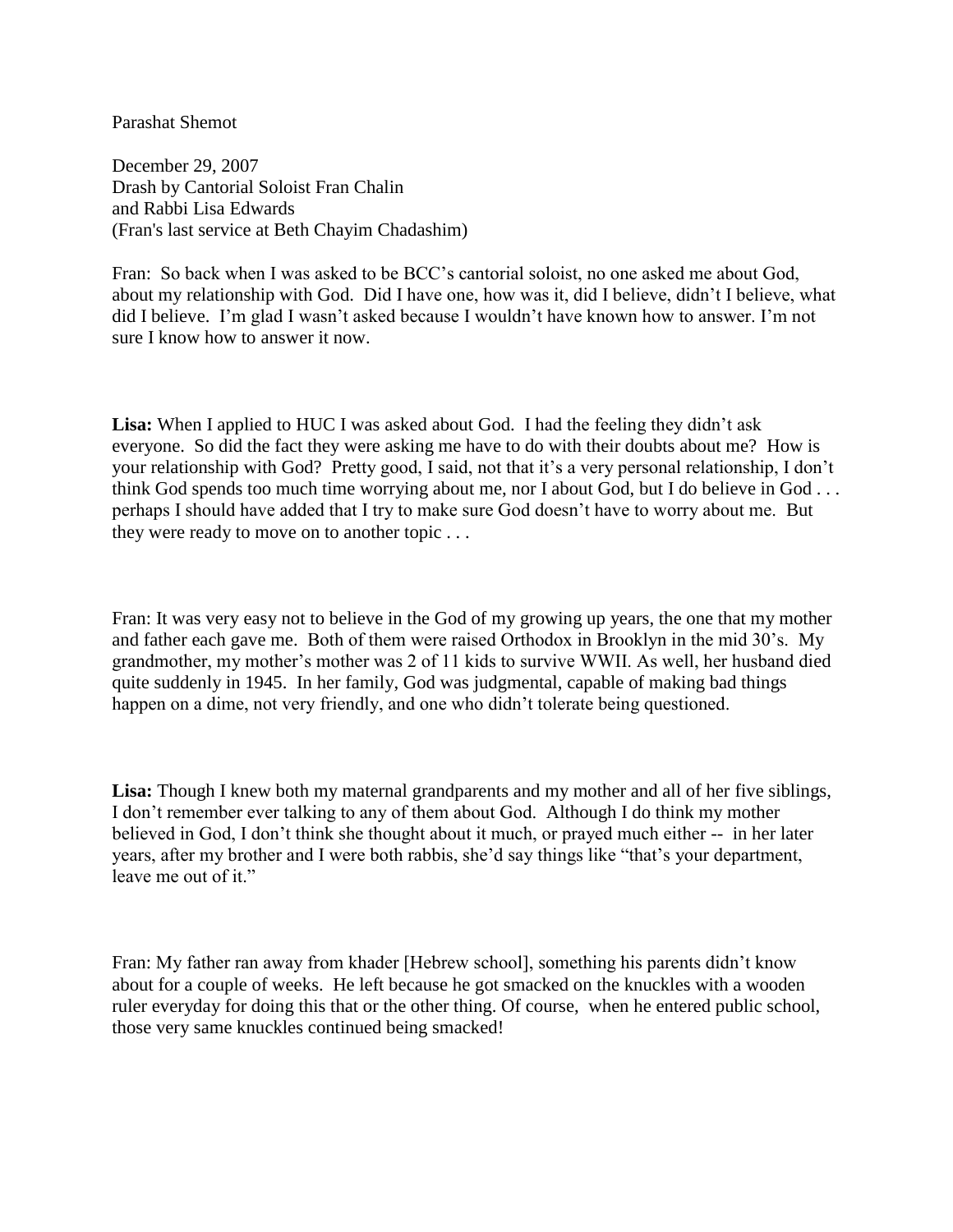Lisa: That happened to my father too – only at cheder though – he loved public school! – once in awhile he'd reminisce about how the teacher smelled of herring!

Fran: But my dad's message to me was being a Jew has nothing to do with belief in God, it has to do with how you live your life, are you a mentch, do you fight for those who cannot fight for themselves? Not that God has nothing to do with Judaism, but doing what you were suppose to do was not to be linked with a belief in God, being a Jew meant you did what you were suppose to do.

….but, he added, will you remember to say kaddish for me when I die?

I left Judaism before the age of 15. Being raised in the conservative movement, there wasn't a feminine reference about people or God let alone a gender neutral name for God. I figured that it would be easier to stop being a Jew than to stop being female (remember, it was the 70's in NJ), so I left Judaism. I remained interested however in Jews and the history of the labor movement, Jews, and the history of healthcare, but Judaism and God, not so much! I even remember running into someone I knew at the beach on Yom Kippur and when they asked why I wasn't in Temple, I had no idea what day it was.

When I came out to myself 2 years later, I figured it was good that I wasn't invested in Judaism, because if there hadn't been any place for me in Judaism as a woman, there was bound to be less than no place for me as a lesbian. I never denied being Jewish, and had no wish to follow any other religion, but God and Judaism seemed destined to remain at arm's length.

Then I met other Jewish Lesbians who, after having reading the new lesbian anthology "Nice Jewish Girls", edited by Evelyn Torten-Beck, started asking questions like—if I'm made in God's image, then there has to be room in this religion for lesbian Jews, so let's start studying Judaism.

**Lisa:** Hey I was in that group – only it met in Iowa City. I was the only one in it who wasn't a lesbian . . . I mean who didn't yet acknowledge that she was a lesbian.

**Fran:** At around that time I also met Jewish people whose image of God was shaped by their involvement in 12 step programs such as Ala-non, AA, and OA. This was a God I had never met in Hebrew school, or in Shul. This was a forgiving loving compassionate God. I asked my mom, did she ever hear about this God, her response was, doesn't sound very Jewish!

So given my relationship with the Divine, it seemed odd to find myself in a vocation where God and I were likely to cross paths…on a regular basis!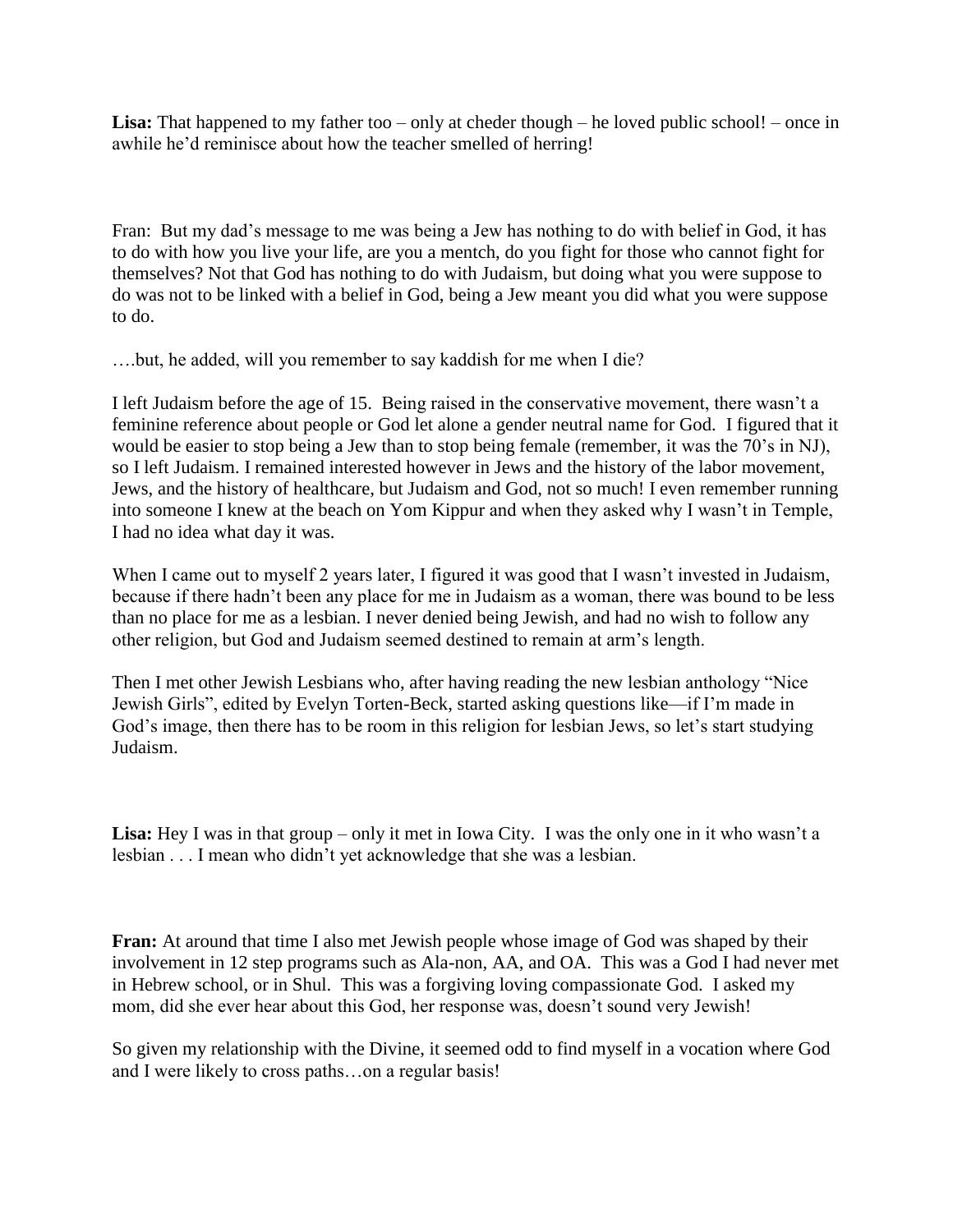**Lisa:** At one of my student pulpits – not BCC – I spoke about God and 12 step in my first sermon. One of the congregants came up to me after and said, 'it's going to be an interesting year.' 'oh, because I mentioned AA?' I asked. 'Because you mentioned God,' she replied, 'no one's ever done that in a sermon before.

**Fran:** When I started to study how children first relate to or think about God, it should be no surprise that children relate to God as a member of their family. More bossy to be sure than they might view a parent, but God is definitely a being that controls what happens similar to the marionette/puppeteer relationship. Given that most born Jews have little religious education beyond the age of 13, if they've had any at all, it makes sense that we enter adulthood continuing to see God in this capacity, as the one who makes things happen. Our prayers are answered or not because God saw fit to answer them.

**Lisa:** One of my colleagues talks about how odd it is that born Jews demand so much of ourselves when most of us stopped our Jewish education at the age of 13. Anything else we want to do or be, he says, we happily pursue adult training in  $-$  we want to be a doctor or lawyer, we go to medical or law school; we want to learn to ski, we take lessons; but Judaism somehow we expect to come to fully formed. And then we make it worse by attending services only once or twice a year – and not just any service -- High Holy Day services – with all their complicated liturgy and theology. No wonder we only go once a year – each time we walk out feeling like failures. And the one thing most Jews are not used to being is a failure.

**Fran:** Isn't it amazing how we define failure!? Where is it written that a relationship with the Divine was supposed to be divine?? Perhaps one of the reasons that folks find the God they meet through12 step programs accessible is because they are being introduced to God when they are at their very worst, by others who have been at their worst as well. It takes the pressure off, especially if one believes that we have to be at our best when we encounter God. In a12 step program it's acceptable to come as you are, then-once you accept the premise that you are entitled to a relationship with God-the idea of a relationship becomes much less daunting.

Lisa: One could reasonably argue – some do – that of all the humans in Torah, Moses has the closest relationship to God. Not that Abraham didn't, or Noah, or any number of others – but for 40 years Moses and God were intimates, in presumably daily communication, though some of us might argue that God didn't treat Moses all that well (like that Moses got to lead the whiny Israelites through the desert for 40 years, only to get shut out of the Promised Land himself). But if you doubt the closeness of God and Moses you have only to skip ahead to the Book of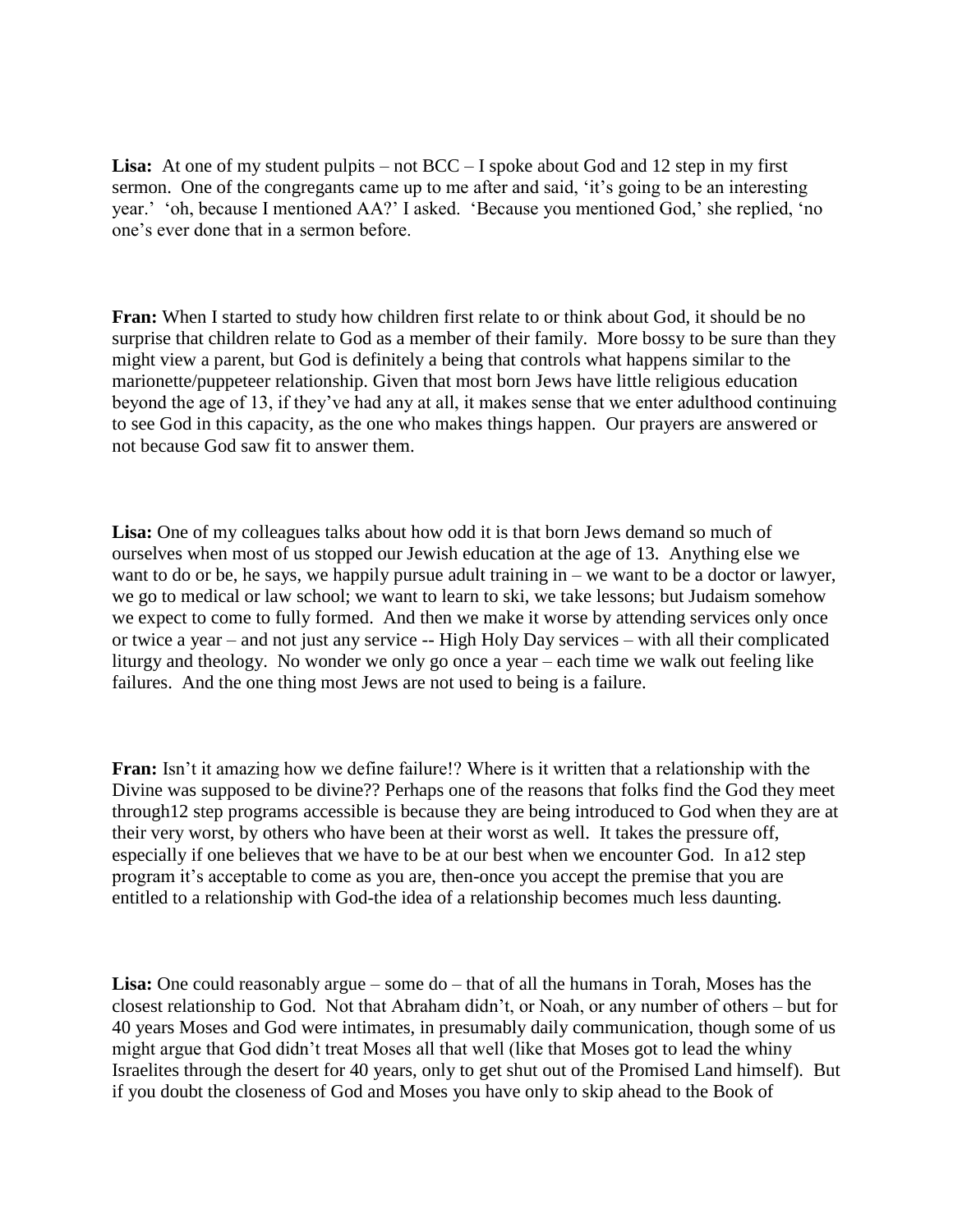Numbers in which God Godself describes the relationship between God and Moses in this way: "Moses is trusted throughout my household. [Only] with Moses do I speak mouth to mouth, plainly and not in riddles, and [only] he beholds the likeness of God [hwhy]" [Numbers 12:7-8]; or the way the very end of Torah describes their relationship, saying about Moses: "Never again did there arise in Israel a prophet like Moses who God knew face-to-face [panim el panim]" [Deuteronomy 34:10].

But though God and Moses were undeniably close – they weren't always that way. In fact, to the best of our knowledge, though we meet Moses when he is a tiny baby, Moses doesn't meet God until he is 80 years old! That's right  $-80$  years old!! [Exodus 7:7]

And did Moses and God hit it off right away? You tell us – In this week's Torah portion – Sh'mot – as we begin the Book of Exodus, we see the moment when God chooses Moses: One day while Moses is shepherding his father-in-laws flock, he comes to the Mountain of God, to Horeb where an angel of God appears to him in a fire's flame from inside a bush. And he looked, and here: the bush was burning in the fire, and the bush was not consumed! And Moses said, 'Let me turn aside and see this great sight. Why doesn't the bush burn? And God saw that Moses turned to see. And God called to him from inside the bush, and said, 'Moses, Moses.'

And Moses said, 'hineni. I am here.'

AFTER some more chat on God's part, God says, 'now go, and I'll send you to Pharaoh, and bring out my people, the children of Israel, from Egypt.'

Which prompts Moses in 5 different ways to try to get out of this assignment, but eventually he gives in. Saying something like the biblical equivalent of "whatever," "Moses goes va-yei-lech Moshe," [Ex. 4:18 and 4:13, see Friedman's comment on that verse, p. 182 of his commentary] Thus with a fairly long and argumentative first encounter, we receive our first impression of what will someday become Judaism's best example of a close relationship between a human being and God.

**Fran:** Why do we never use God and Moses's relationship as the proof that all relationships require a TON of work?! I would contend that one of the reasons we walk away from relationships with each other is also this notion of if it takes this much work, I must be doing it wrong, or doing it with the wrong person.

**Lisa:** Why did God pick Moses? Why did God need a human partner at all, let alone one who turned out to be so reluctant? Well, it may not surprise you to know that our sages arrived at no agreement about why God picked Moses in particular. And that is surely part of the point: the Torah comes to tell us that, after the first week of creation anyway, God always operates through the human realm, anywhere that God takes a hand at all. And it also comes to tell us that there is no perfect human being out there to do the work – if it's going to get done it, it will be done